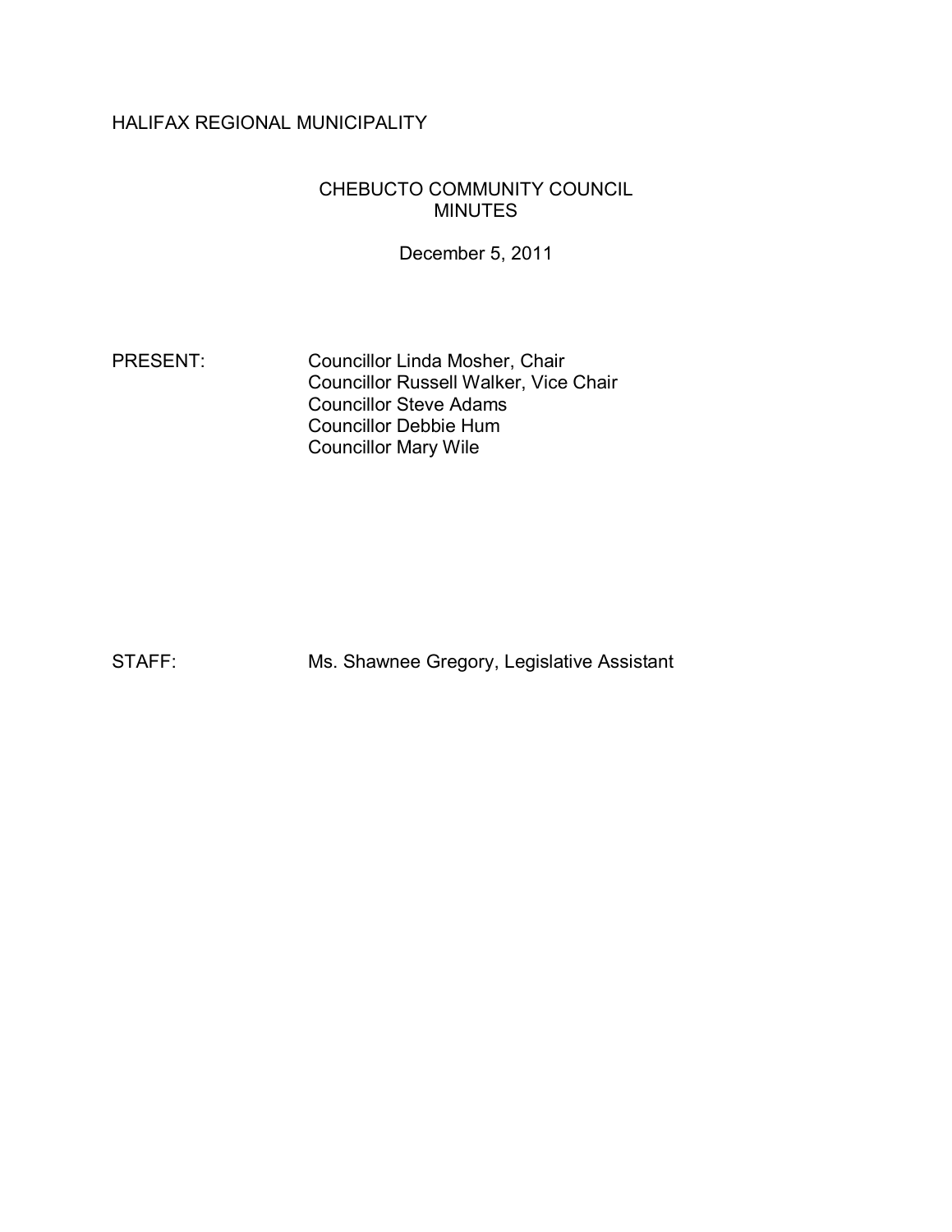# TABLE OF CONTENTS

| 1.  | <b>CALL TO ORDER</b>                                                     |
|-----|--------------------------------------------------------------------------|
| 2.  |                                                                          |
| 3.  | APPROVAL OF THE ORDER OF BUSINESS AND APPROVAL OF ADDITIONS              |
|     |                                                                          |
| 4.  |                                                                          |
|     | 4.1                                                                      |
|     | 4.1.1 J.L. Ilsley High School - Campus Opportunity  4                    |
|     | 4.1.2 Keefe Drive – Emergency Concerns Due to Road Construction and      |
|     |                                                                          |
|     |                                                                          |
|     | 4.1.4 Graffiti on Chain of Lakes Trail - Northwest Arm Overpass 5        |
|     |                                                                          |
|     |                                                                          |
|     | 4.1.7 Beech Tree Infestation on HRM Owned Trees- Fairmount               |
|     |                                                                          |
|     | 4.1.8 Preserving or Establishing Formal HRM Owned Mountain Bike          |
|     |                                                                          |
|     | 4.1.9 Request to Amend the C-1 Zone to Remove R-4 Uses Under the         |
|     |                                                                          |
|     | 4.1.10 Public Right Away (Tow Path) on the Northwest Arm - Maintenance   |
|     |                                                                          |
|     | 4.1.11 100th Anniversary of the Completion of the Memorial Tower - Sir   |
|     |                                                                          |
|     | 4.1.12 Glades Nursing Home - 25 Alton Drive - Future Land Use of This    |
|     |                                                                          |
|     | 4.1.13 Pocket Park - Crown Drive and Brook Street - Private Property and |
|     |                                                                          |
|     | 4.1.14 Deadman's Island - National Historic Site Application, Memorials, |
|     |                                                                          |
| 5.  |                                                                          |
| 6.  |                                                                          |
| 7.  |                                                                          |
| 8.  | <b>HEARINGS - NONE</b>                                                   |
| 9.  |                                                                          |
|     | 9.1                                                                      |
|     | 9.2.                                                                     |
|     | 9.3                                                                      |
|     |                                                                          |
| 10. |                                                                          |
|     | 10.1                                                                     |
|     | 10.1.1 Case 16666: Development Agreement for Bedford West SubArea 9 7    |
|     | 10.2                                                                     |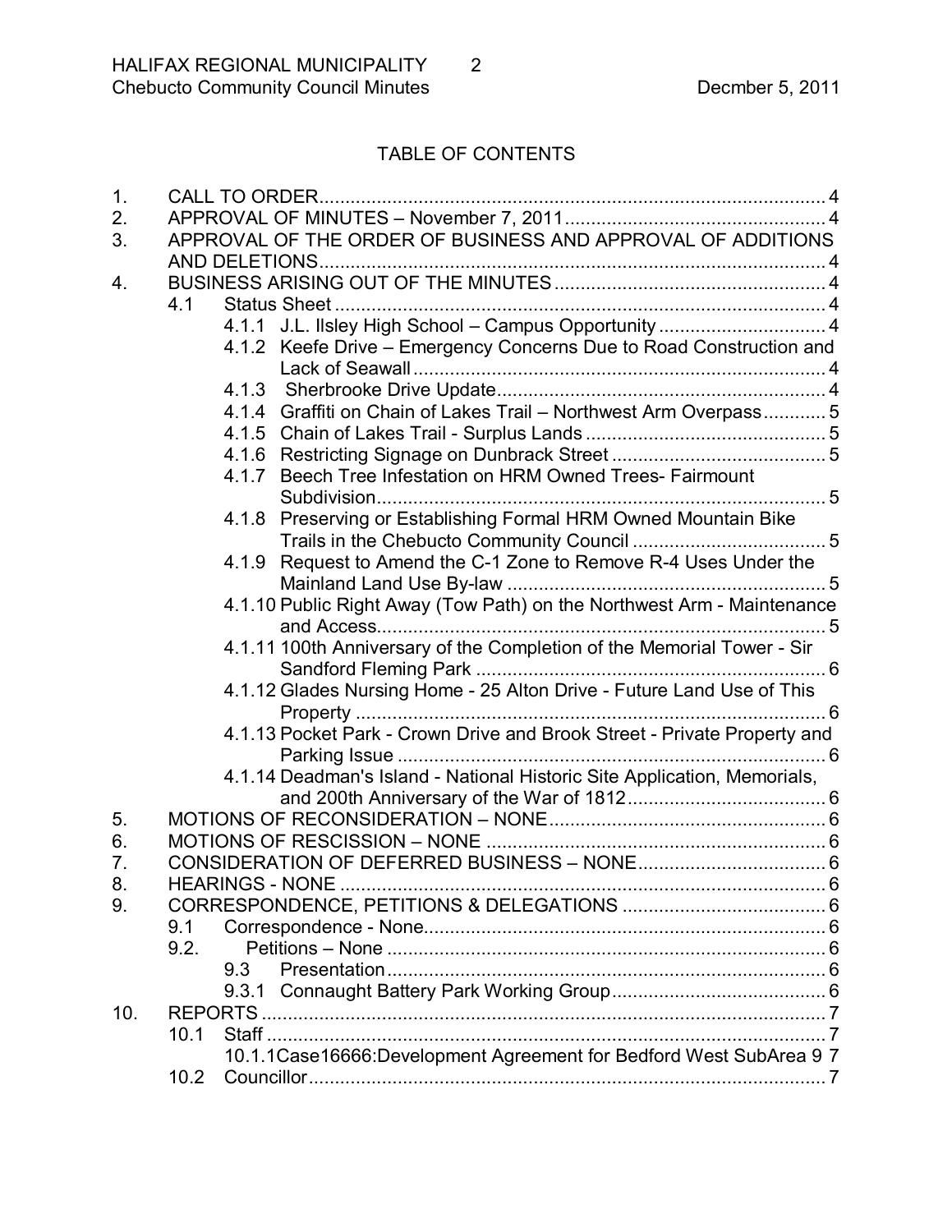|     |              | 10.2.1 Bus Route 52 Service - Bayers Lake Business Park - Councillor         |  |  |
|-----|--------------|------------------------------------------------------------------------------|--|--|
|     |              |                                                                              |  |  |
| 11. |              |                                                                              |  |  |
| 12. | ADDED ITEMS. |                                                                              |  |  |
|     | 12.1         | Water Levels at Kearney Lake (Information Report) - Councillor Hum  8        |  |  |
|     |              | 12.2 Ratification of In Camera Item - Personnel Matter - Appointments to the |  |  |
|     |              |                                                                              |  |  |
|     | 12.3         | Personnel Matter – Chain of Lakes Trail Association Terms of Reference 8     |  |  |
|     |              | 12.4 Dakin Drive - Increasing Traffic Shortcutting - Councillor Hum  9       |  |  |
|     |              | 12.5 Off Leash Dog Park for Royale Hemlock Estates/Wentworth Estates Area    |  |  |
|     |              |                                                                              |  |  |
| 13. |              |                                                                              |  |  |
| 14. |              |                                                                              |  |  |
| 15. |              |                                                                              |  |  |
| 16. |              |                                                                              |  |  |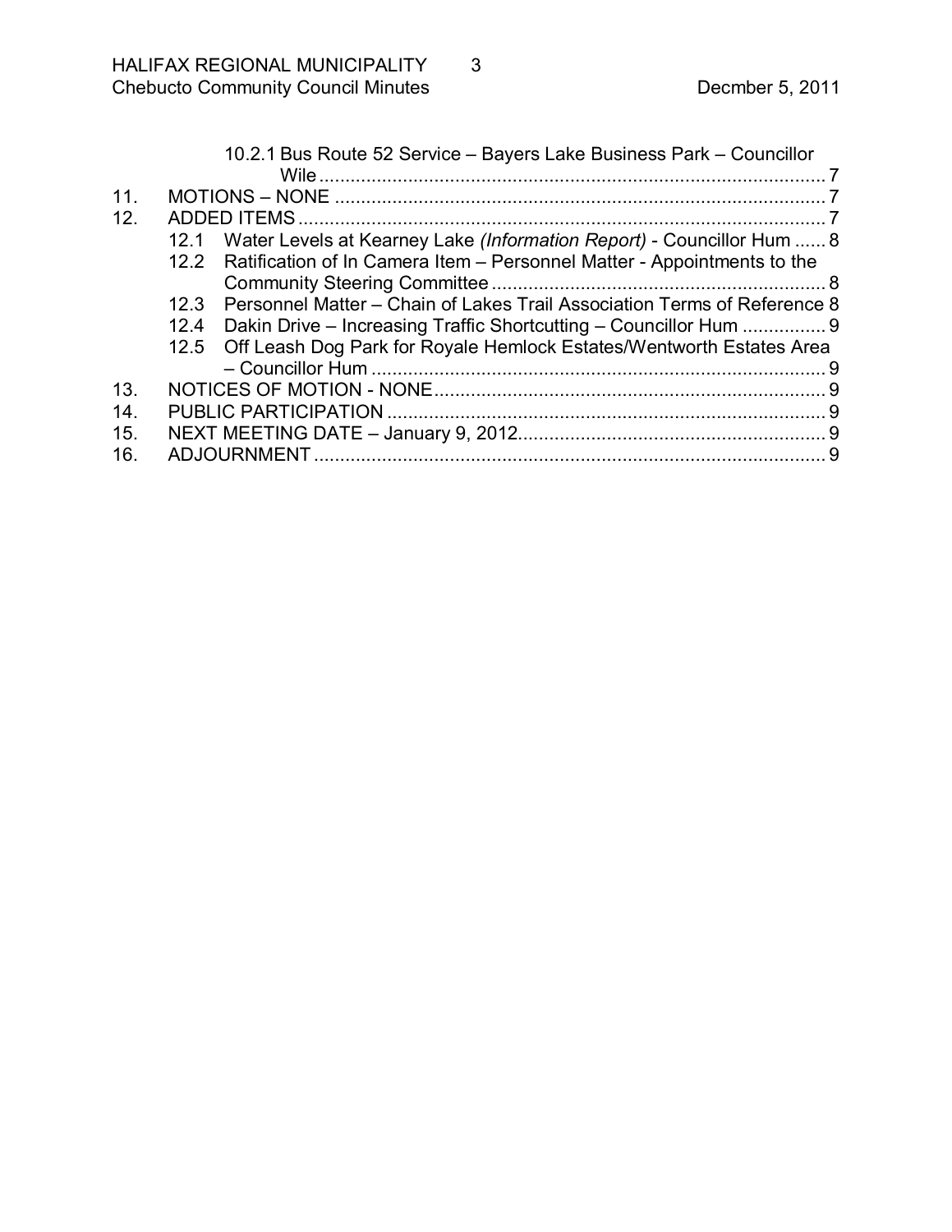# <span id="page-3-0"></span>**1. CALL TO ORDER**

The Chair called the meeting to order at 7:00 p.m. in the Keshen Goodman Library, Halifax.

# <span id="page-3-1"></span>**2. APPROVAL OF MINUTES – November 7, 2011**

**MOVED by Councillor Hum, seconded by Councillor Wile that the minutes of November 7, 2011 be approved as presented. MOTION PUT AND PASSED.** 

# <span id="page-3-2"></span>**3. APPROVAL OF THE ORDER OF BUSINESS AND APPROVAL OF ADDITIONS AND DELETIONS**

Additions:

- 4.1.11 100th Anniversary of the Completion of the Memorial Tower Sir Sandford Fleming Park *(Information Report)*
- 12.1 Water Levels at Kearney Lake *(Information Report)* Councillor Hum
- 12.2 Personnel Matter Appointments to the Community Steering Committee
- 12.3 Personnel Matter Chain of Lakes Trail Association Terms of Reference
- 12.4 Dakin Drive Increasing Traffic Shortcutting Councillor Hum
- 12.5 Off Leash Dog Park for Royale Hemlock Estates/Wentworth Estates Area Councillor Hum

**MOVED by Councillor Walker seconded by Councillor Hum that the agenda be accepted as amended. MOTION PUT AND PASSED.** 

# <span id="page-3-3"></span>**4. BUSINESS ARISING OUT OF THE MINUTES**

## <span id="page-3-4"></span>**4.1 Status Sheet**

# <span id="page-3-5"></span>**4.1.1 J.L. Ilsley High School – Campus Opportunity**

Councillor Mosher indicated that this item could be removed from the Status Sheet as HRM currently does not have the funds to build a football field for the school.

## <span id="page-3-6"></span>**4.1.2 Keefe Drive – Emergency Concerns Due to Road Construction and Lack of Seawall**

No update. To remain on the Status Sheet.

# <span id="page-3-7"></span>**4.1.3 Sherbrooke Drive Update**

No update. To remain on the Status Sheet.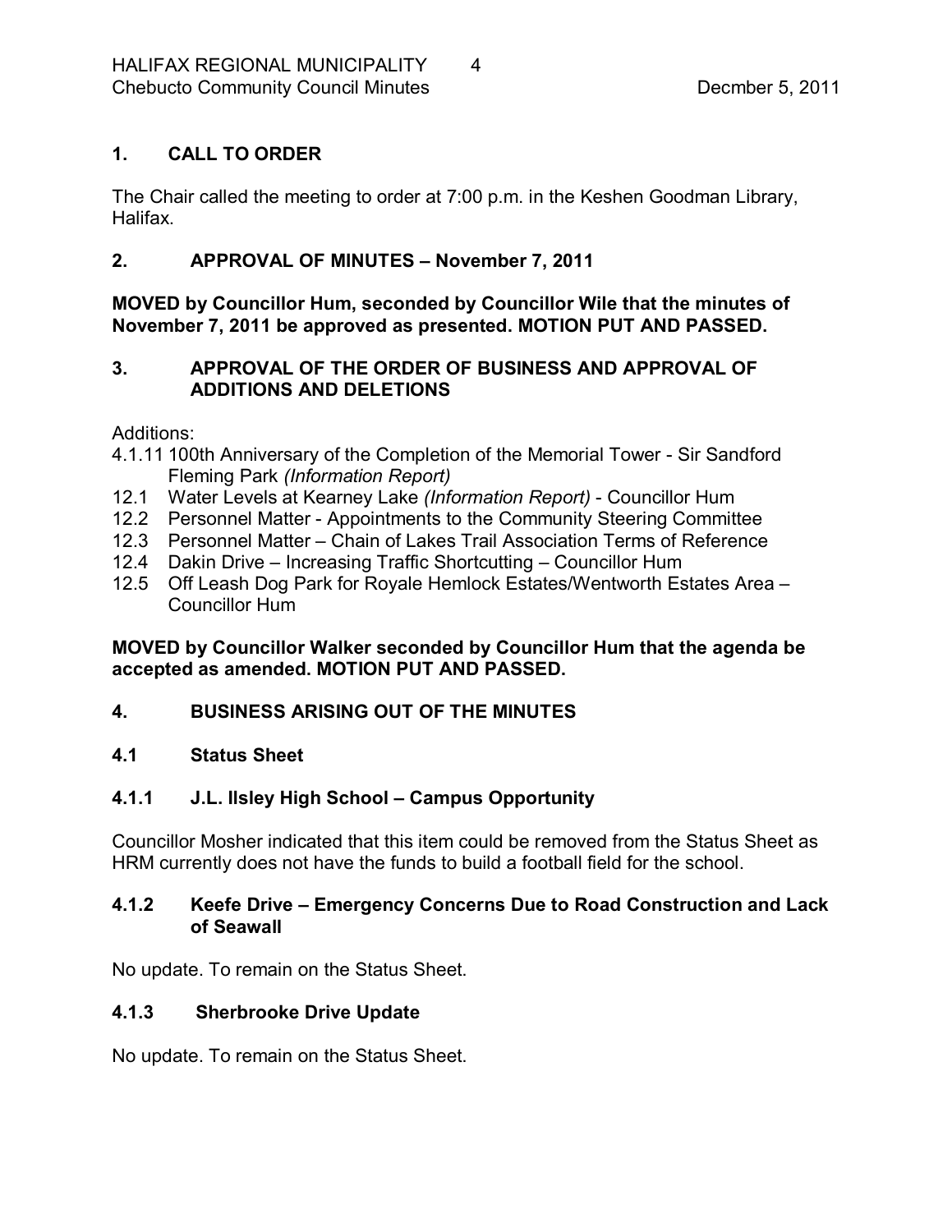## <span id="page-4-0"></span>**4.1.4 Graffiti on Chain of Lakes Trail – Northwest Arm Overpass**

No update. To remain on the Status Sheet.

# <span id="page-4-1"></span>**4.1.5 Chain of Lakes Trail Surplus Lands**

No update. To remain on the Status Sheet.

## <span id="page-4-2"></span>**4.1.6 Restricting Signage on Dunbrack Street**

No update. To remain on the Status Sheet.

## <span id="page-4-3"></span>**4.1.7 Beech Tree Infestation on HRM Owned Trees Fairmount Subdivision**

No update. To remain on the Status Sheet.

## <span id="page-4-4"></span>**4.1.8 Preserving or Establishing Formal HRM Owned Mountain Bike Trails in the Chebucto Community Council**

Mr. Peter Bigelow, Manager of Real Property Planning, provided an update on this matter; noting that staff was carrying out a level of planning which would lead to a location where potential HRM owned mountain bike trails may be created. He advised that a report would be brought forward to Regional Council on this matter as part of the overall efforts with the Blue Mountain Birch Cove Regional Park and Wilderness area initiative.

Councillor Hum requested that an overview of Mr. Bigelow's comments be forwarded to the Active Transportation Advisory Committee.

Councillor Mosher indicated that this item could be removed from the Status Sheet and requested that a summary of Mr. Bigelow's comments be sent to the members of Community Council to provide to residents.

## <span id="page-4-5"></span>**4.1.9 Request to Amend the C1 Zone to Remove R4 Uses Under the Mainland** Land Use By-law

No update. To remain on the Status Sheet.

#### <span id="page-4-6"></span>**4.1.10 Public Right Away (Tow Path) on the Northwest Arm Maintenance and Access**

No update. To remain on the Status Sheet.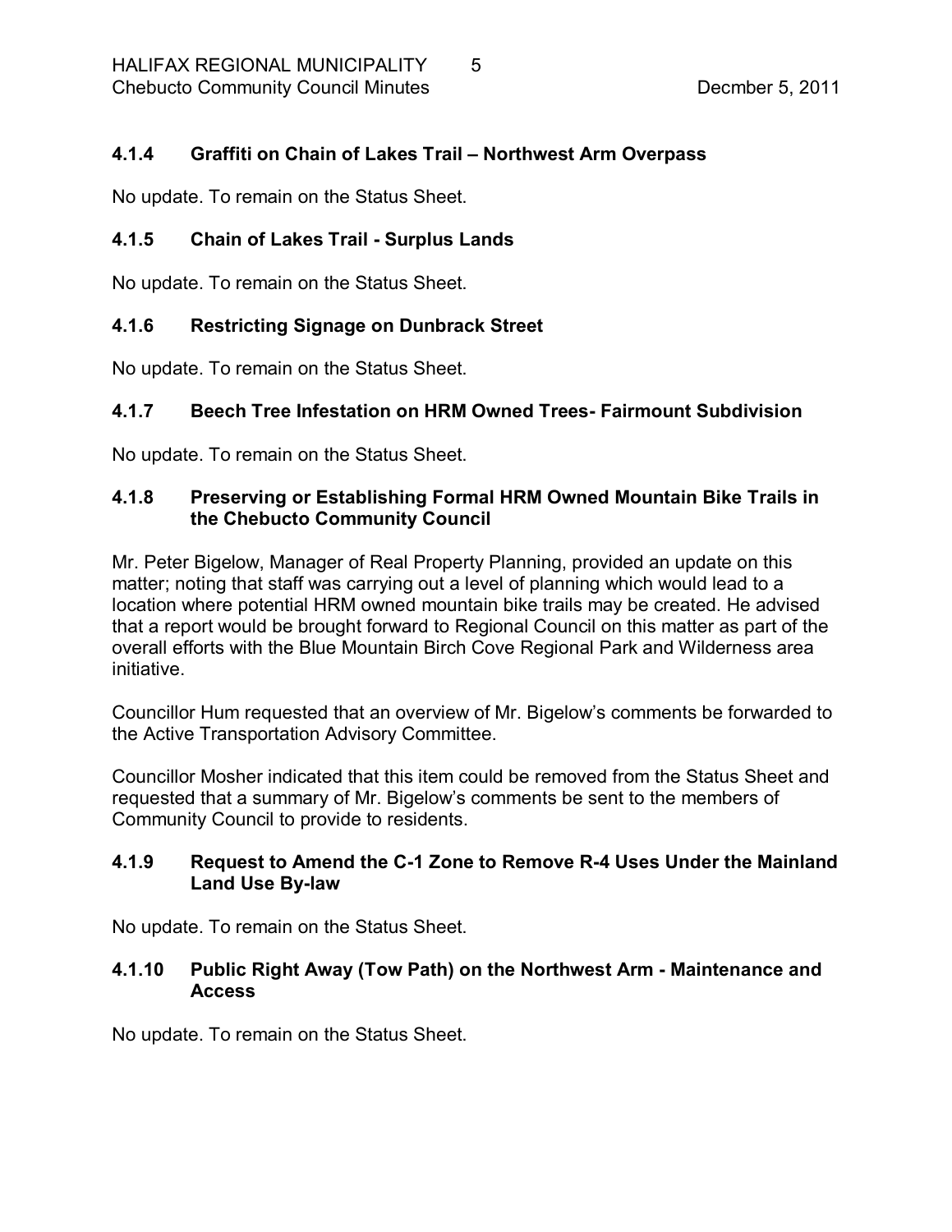## <span id="page-5-0"></span>**4.1.11 100th Anniversary of the Completion of the Memorial Tower Sir Sandford Fleming Park**

An Information Report dated November 3, 2011 was before Community Council

Councillor Mosher indicated that she would be working with staff on this matter and requested this item be removed from the Status Sheet.

## <span id="page-5-1"></span>**4.1.12 Glades Nursing Home 25 Alton Drive Future Land Use of This Property**

No update. To remain on the Status Sheet.

#### <span id="page-5-2"></span>**4.1.13 Pocket Park Crown Drive and Brook Street Private Property and Parking Issue**

No update. To remain on the Status Sheet.

## <span id="page-5-3"></span>**4.1.14 Deadman's Island National Historic Site Application, Memorials, and 200th Anniversary of the War of 1812**

No update. To remain on the Status Sheet.

- <span id="page-5-4"></span>**5. MOTIONS OF RECONSIDERATION – NONE**
- <span id="page-5-5"></span>**6. MOTIONS OF RESCISSION – NONE**
- <span id="page-5-6"></span>**7. CONSIDERATION OF DEFERRED BUSINESS – NONE**
- <span id="page-5-7"></span>**8. HEARINGS NONE**
- <span id="page-5-8"></span>**9. CORRESPONDENCE, PETITIONS & DELEGATIONS**
- <span id="page-5-9"></span>**9.1 Correspondence None**
- <span id="page-5-10"></span>**9.2. Petitions – None**
- <span id="page-5-11"></span>**9.3 Presentation**

## <span id="page-5-12"></span>**9.3.1 Connaught Battery Park Working Group**

Mr. Roger Field, Ferguson's Cove, member of the Connaught Battery Park Working Group and Ms. Lesley Armstrong, member of the Purcell's Cove Heritage Society, provided a PowerPoint presentation on the Connaught Battery Park Working Group.

Mr. Blair Blakeney, Coordinator of Facility Development – Parks, was in attendance to speak to the presentation. He stated that staff has a solid plan for the Park and would be working with the community via a phased approach. He advised that there was no recommended funding in the upcoming budget; however, it was on staff's list and they were trying to bring this matter in as a priority over the next year or two; noting they would also help the Working Group with grant applications to the Province.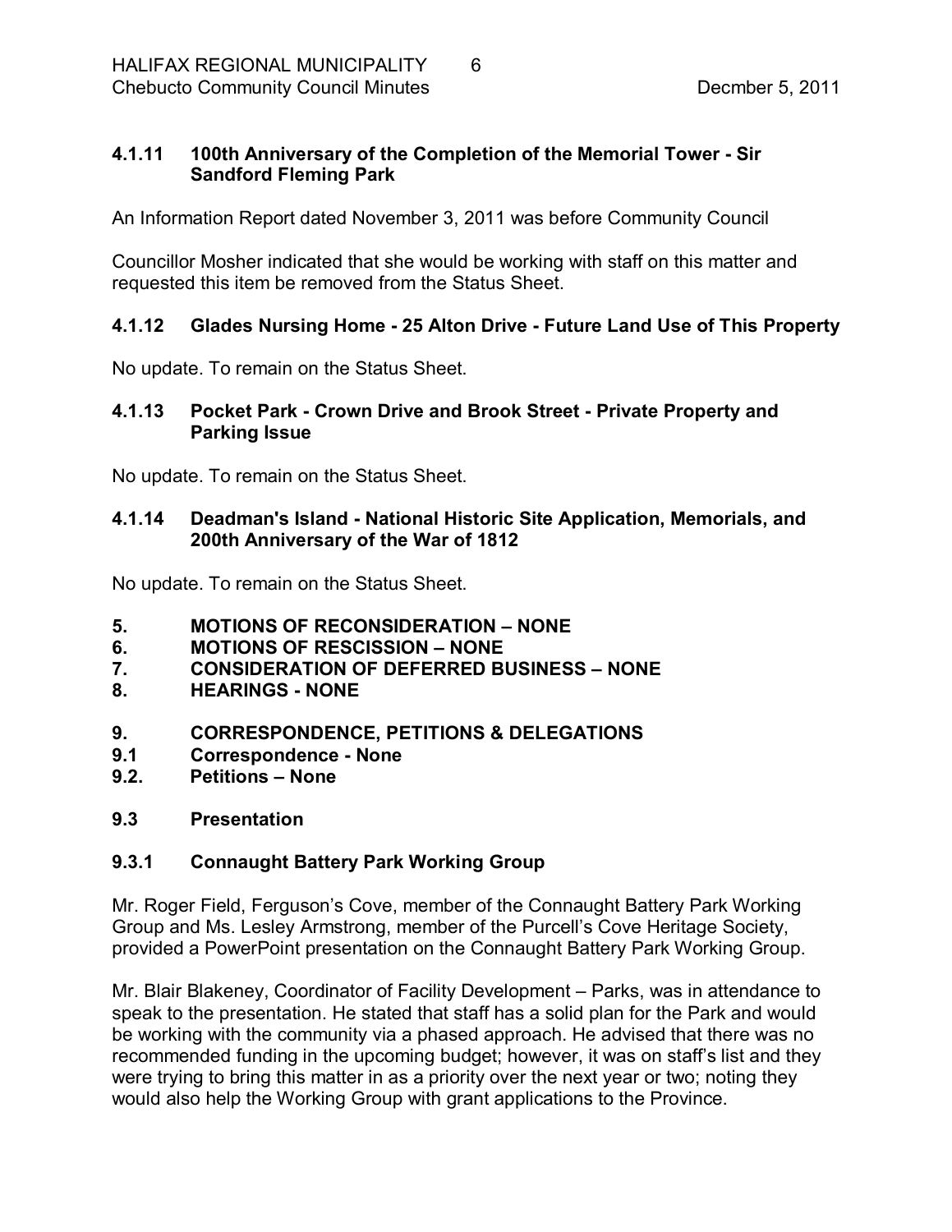Mr. Blakeney indicated that HRM would have to prepare for more maintenance due to higher usage of the Park which should be looked at as a higher priority than just a neighbourhood park.

Councillor Mosher advised that she had already asked staff about the possibility of helping this project along via Capital District funds which may help with Provincial grant funding as well.

## <span id="page-6-0"></span>**10. REPORTS**

<span id="page-6-1"></span>**10.1 Staff**

## <span id="page-6-2"></span>**10.1.1 Case 16666: Development Agreement for Bedford West SubArea 9**

A report dated October 18, 2011 was before Community Council.

**MOVED by Councillor Hum, seconded by Councillor Walker that Chebucto Community Council give Notice of Motion to consider the proposed development agreement as provided in Attachment A of the report dated October 18, 2011, and schedule a public hearing with North West Community Council on January 9, 2012. MOTION PUT AND PASSED.** 

## <span id="page-6-3"></span>**10.2 Councillor**

## <span id="page-6-4"></span>**10.2.1 Bus Route 52 Service – Bayers Lake Business Park – Councillor Wile**

Councillor Wile provided an information update regarding a recent change to bus route 52; noting that as a result of Metro Transit having concerns over the safety of customers leaving stores as well as with speed bumps, they contacted store and property owners of the affected areas but nothing was resolved; therefore, Metro Transit changed the Route of Bus No. 52 from the store fronts on the east side of Chain Lake Drive down to the street level of Chain Lake Drive.

#### **MOVED by Councillor Wile, seconded by Councillor Hum that Chebucto Community Council request an information report from Metro Transit to provide clarification on the recent changes made to bus Route 52.**

Councillor Wile noted that, as a further safety precaution, she would like the Bayers Lake Business Park land owners to install sidewalks on Chain Lake Drive.

## **MOTION PUT AND PASSED.**

- <span id="page-6-5"></span>**11. MOTIONS – NONE**
- <span id="page-6-6"></span>**12. ADDED ITEMS**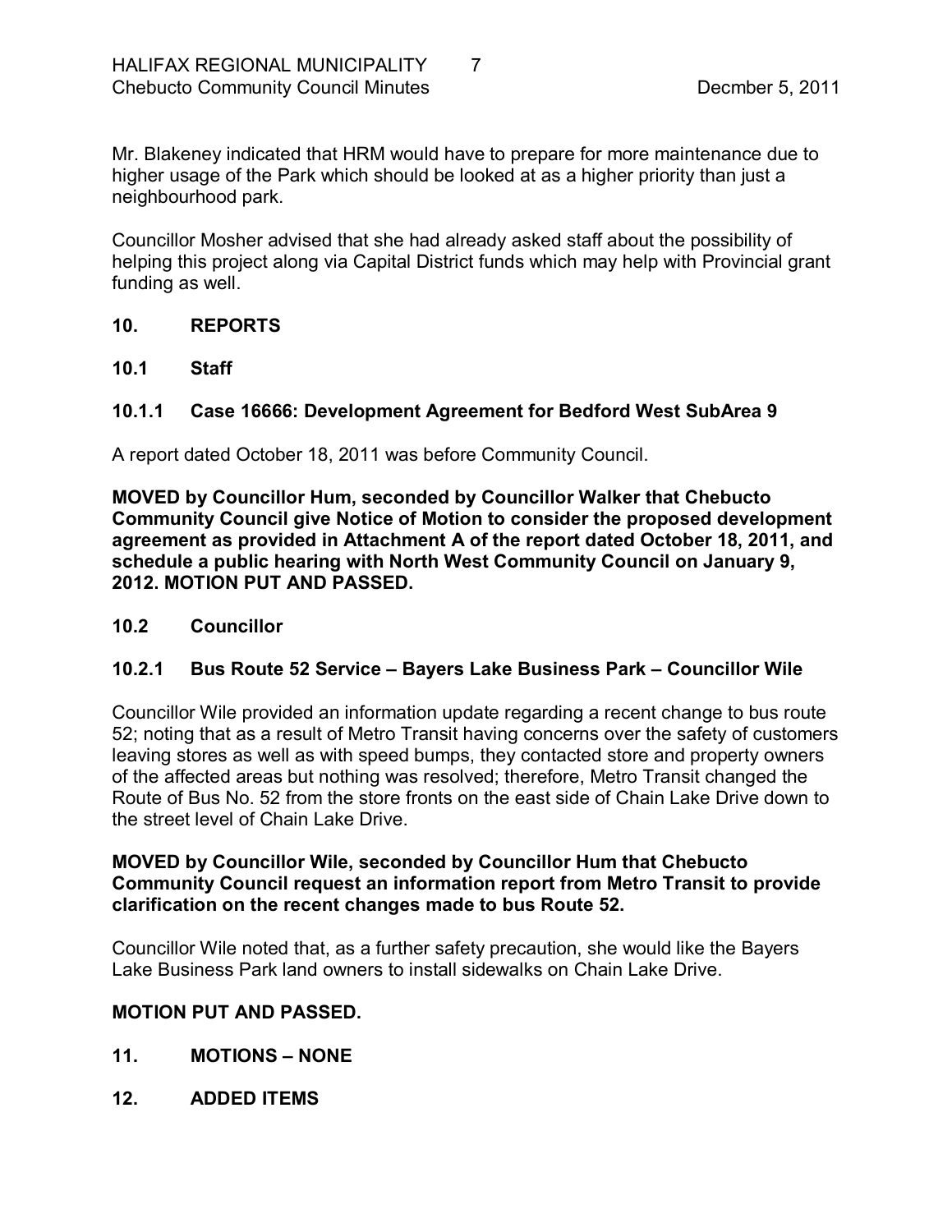## <span id="page-7-0"></span>**12.1 Water Levels at Kearney Lake** *(Information Report)*  **Councillor Hum**

An Information Report dated September 19, 2011, submitted to the Environment and Sustainability Standing Committee was before Community Council.

Mr. Cameron Deacoff, Environmental Performance Officer, provide an update on the information report dated September 19, 2011. He advised that the Province was responsible for all three dams at Kearney Lake; noting that approval was currently under review for reauthorization and that any decision on the operation of the dams and control of water levels was controlled through that approval process. He indicated there may be a remaining opportunity for residents and Council to direct their recommendations and concerns to the Province for their draft terms of reference for authorization.

**MOVED by Councillor Hum, seconded by Councillor Walker that the information report dated September 19, 2011 be forwarded to the Department of Environment with a letter requesting a response and consultation with the Kearney Lake community and Minister of the Environment. MOTION PUT AND PASSED.** 

#### <span id="page-7-1"></span>**12.2 Ratification of In Camera Item – Personnel Matter Appointments to the Community Steering Committee**

The following item was dealt with at the In Camera session held immediately prior to the meeting and was now before Community Council for ratification:

**MOVED by Councillor Walker, seconded by Councillor Wile that Chebucto Community Council:**

- **1. Appoint the following residents to the Planning and Engineering Feasibility Study: Extension of Central Sewer, Water and Stormwater Systems, Purcell's Cove, Community Steering Committee: Mr. Kevin Hurd, Mr. Murray Coolican, Mr. Norman Nahas, Mr. Ben Garvey, Mr. Craig Newell, Mr. George Hebb, and Mr. Gary Hendsbee; and**
- **2. That Ms. Tanya Morrison and Mr. Steve Sutherland be appointed as alternates for Area One and Mr. Miles Simpson and Mr. John Larkin be appointed as alternates for Area Two.**

## **MOTION PUT AND PASSED.**

<span id="page-7-2"></span>**12.3 Personnel Matter – Chain of Lakes Trail Association Terms of Reference**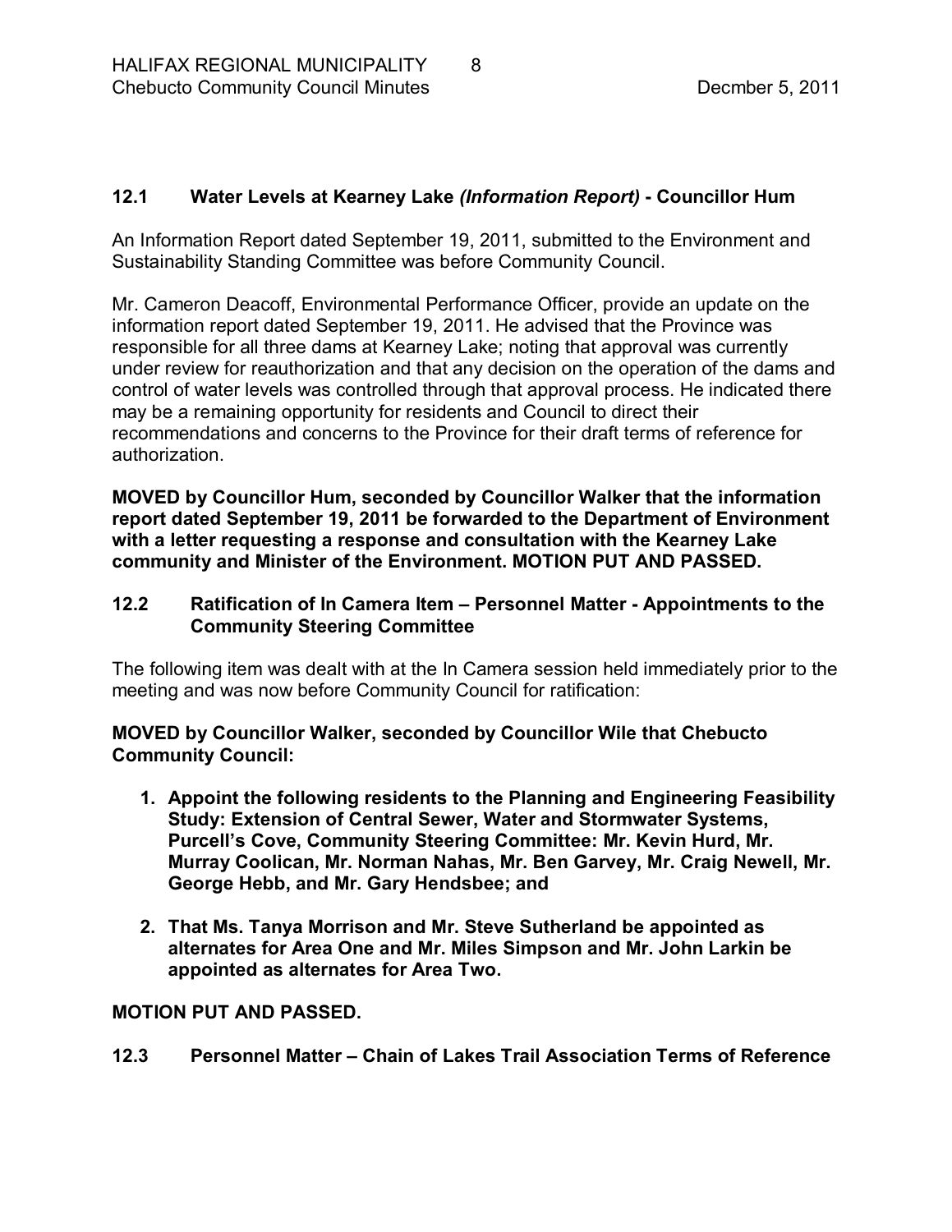The following item was dealt with at the In Camera session held immediately prior to the meeting and was now before Community Council for ratification:

**MOVED by Councillor Walker, seconded by Councillor Wile Chebucto Community Council amend the Chain of Lakes Trail Association's terms of reference to state that representatives appointed by Halifax Water and the Bayers Lake Business Association also be approved by Chebucto Community Council. MOTION PUT AND PASSED.** 

<span id="page-8-0"></span>**12.4 Dakin Drive – Increasing Traffic Shortcutting – Councillor Hum**

**MOVED by Councillor Hum, seconded by Councillor Adams that Chebucto Community Council request that Traffic Services staff forward the results of their current review of traffic concerns on Dakin Drive to Community Council via an information report. MOTION PUT AND PASSED.** 

<span id="page-8-1"></span>**12.5 Off Leash Dog Park for Royale Hemlock Estates/Wentworth Estates Area – Councillor Hum**

**MOVED by Councillor Hum, seconded by Councillor Walker that Chebucto Community Council request a staff report regarding the potential to create an off leash dog park in the Royale Hemlock Estates/Wentworth Estates area. MOTION PUT AND PASSED** 

<span id="page-8-2"></span>13. NOTICES OF MOTION - NONE

## <span id="page-8-3"></span>**14. PUBLIC PARTICIPATION**

**Mr. Bruce Smith,** Halifax, wished Community Council happy holidays. Regarding the stadium issue, he advised it was his view that this was not a practical solution as there was not sufficient funding and that the \$20,000,000 should be spent on a facility in need. He stated that he was supportive of public art and would like to see every concrete surface in the city painted with a mural; however, while he realized art is subjective, he had doubts on the professionalism of the recently completed mural on a wall on Main Avenue and Hillcrest. He wondered if there was a formal process for public art.

The Chair advised that Councillor Walker had a formal process for this particular mural; however, this was not always the case. She stated that creating standards for public art was something HRM was addressing and she would provide an email update on this matter to Mr. Smith.

## <span id="page-8-4"></span>**15. NEXT MEETING DATE – January 9, 2012**

## <span id="page-8-5"></span>**16. ADJOURNMENT**